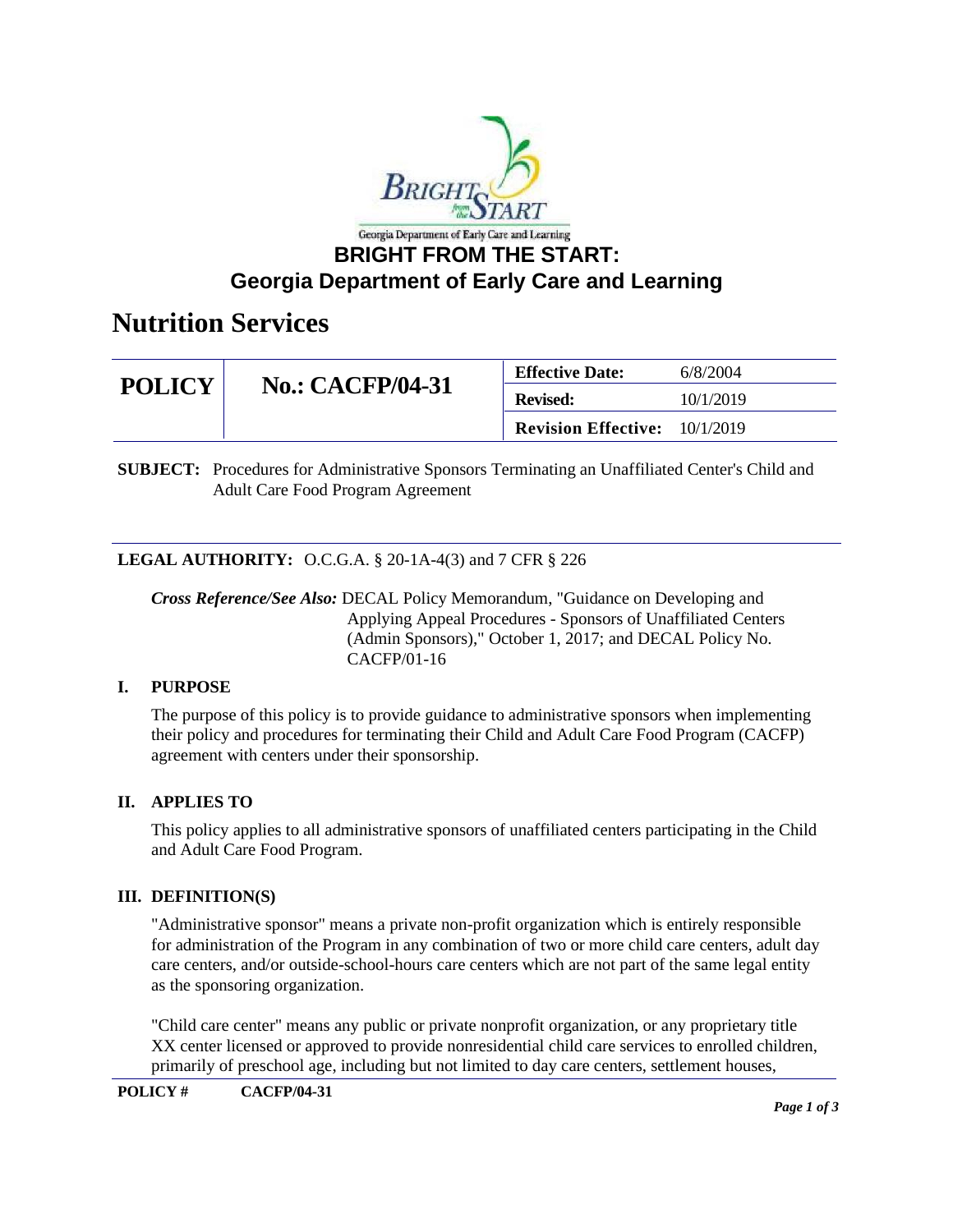## **Nutrition Services**

| <b>POLICY</b> | <b>No.: CACFP/04-31</b> | <b>Effective Date:</b>     | 6/8/2004  |
|---------------|-------------------------|----------------------------|-----------|
|               |                         | <b>Revised:</b>            | 10/1/2019 |
|               |                         | <b>Revision Effective:</b> | 10/1/2019 |

neighborhood centers, Head Start centers and organizations providing day care services for children with disabilities. Child care centers may participate in the Program as independent centers or under the auspices of a sponsoring organization.

"Sponsor" or "Sponsoring organization" means, among other things, a public or nonprofit private organization that is responsible for administering the food program in two or more day care centers.

## **IV. POLICY**

Until further notice, please refer to State issued guidance, "An Overview of the Serious Deficiency Process in the CACFP (Exclusively for Sponsors of Day Care Homes and Unaffiliated Centers)," located on the Georgia Department of Early Care and Learning's (DECAL) website: [http://www.decal.ga.gov/documents/attachments/SD\\_WebinarProcess.pdf](http://www.decal.ga.gov/documents/attachments/SD_WebinarProcess.pdf) under the blue heading entitled "Program Training/Information."

Federal regulations are silent with respect to the serious deficiency, suspension, and appeals processes for unaffiliated centers. Therefore, DECAL is requiring administrative sponsors of unaffiliated centers to follow the same Federal guidance issued for sponsors of day care homes as outlined in DECAL Policy No. CACFP/01-16 - Procedures for Sponsoring Organizations Terminating a Day Care Home Provider's Child and Adult Care Food Program Agreement, with one exception as described below.

When applying Policy No. 01-16, disqualified unaffiliated centers are not required to be placed on the National Disqualified List (NDL). Instead, disqualified unaffiliated centers must be placed on DECAL's Georgia Disqualified List. When placed on the Georgia List, unaffiliated centers must remain on the List until DECAL determines the serious deficiencies have been corrected, or until 7 years after the center and the responsible principals and responsible individuals have been disqualified, unless a debt remains.

Note: Administrative sponsors of unaffiliated centers must adhere to the guidelines outlined in this policy. Further guidance regarding the serious deficiency, suspension, and appeals process for unaffiliated centers will be revised once the Final Rule clarifying and/or implementing these requirements are published.

### **V. PROCEDURE(S)**

Administrative sponsors of unaffiliated centers must follow the same Federal guidance issued for sponsors of day care homes as outlined in DECAL Policy No. CACFP/01-16 with the one added exception. Disqualified unaffiliated centers must be placed on the Georgia Disqualified List.